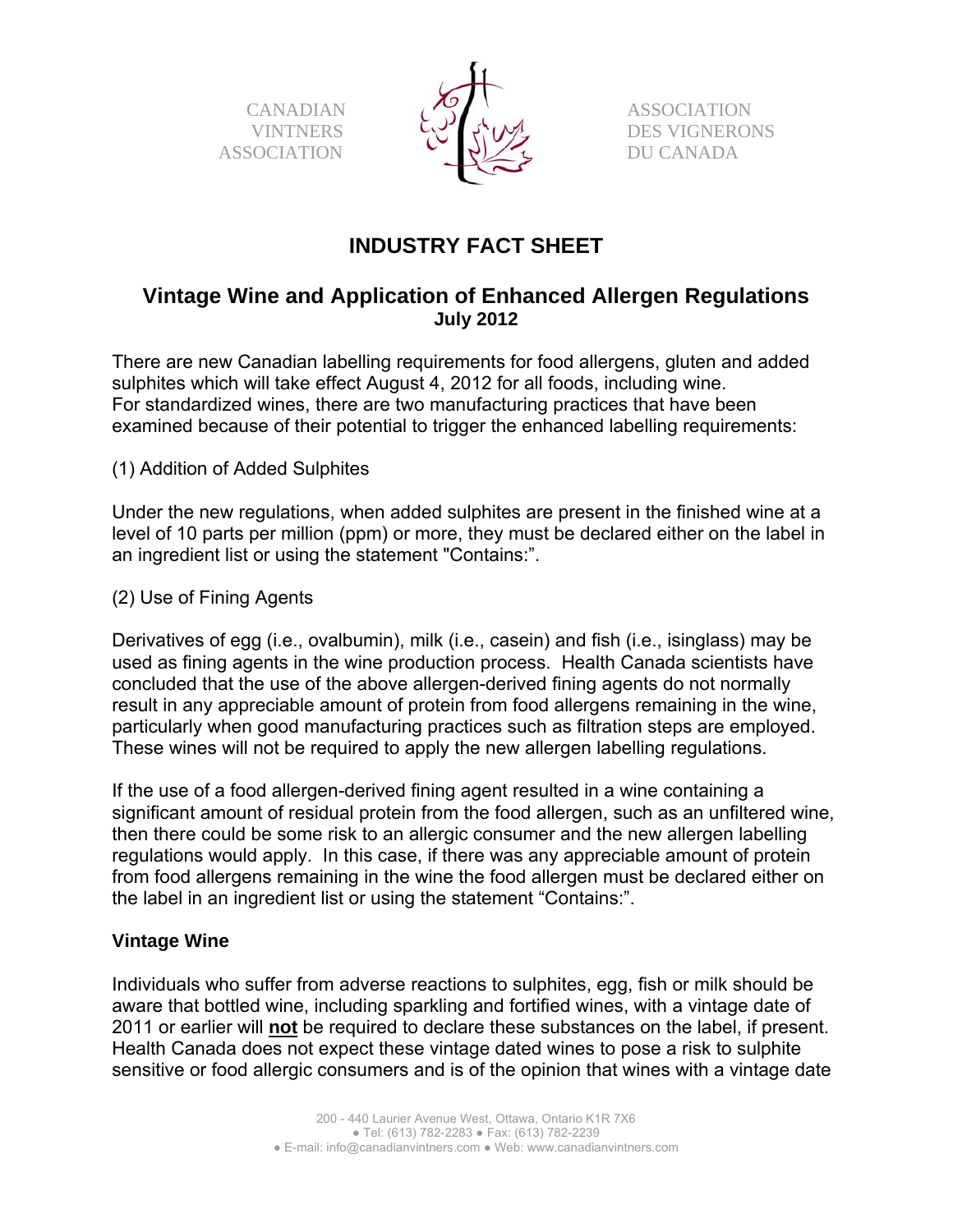of 2011 or earlier, can continue to be sold indefinitely without changing their original labels.

An indefinite extension has been granted, as these wines have a very long shelf life and can remain in circulation for many years.

For an indefinite extension of the stock-in-trade provisions to apply, the wine must meet the following conditions:

- Have been compliant with all applicable food standards at time of bottling; and
- Be labelled with a 2011 vintage date or earlier.

The new allergen labelling regulations will apply to all wine and wine products without a vintage date, such as bag-in-box, non-vintage sparkling wine and non-vintage port wines.

Bottled wine labelled with a vintage date of 2012 or later, must declare on the label added sulphites at levels greater than 10 ppm.

Bottled wine labelled with a vintage date of 2012 or later will only have to declare the derivatives of egg, fish and milk used as fining agents if any significant amount of residual protein from the fining agent remains in the wine. These allergens must be declared either on the label in the ingredient list or using the statement "Contains:".

## **Further Information**

Electronic versions of the regulations amending the *Food and Drug Regulations* (1220 — Enhanced Labelling for Food Allergen and Gluten Sources and Added Sulphites) and other useful food allergen labelling information can be obtained from the Health Canada website: http://www.hc-sc.gc.ca/fn-an/label-etiquet/allergen/index-eng.php

Electronic information specific to the application of new allergen labelling regulations for wine can be obtained from the Health Canada website: http://www.hc-sc.gc.ca/fnan/label-etiquet/allergen/vintage-wine-vin-millesimes-eng.php

Industry Guidance for the fining of wine and the labelling of fined wines can be obtained from the Canadian Vintners Association website: http://www.canadianvintners.com/news/documents/GuidanceforFiningofWineandAllege nLabellingJuly2012.pdf

*This document is intended as a guide only; legal requirements are contained in the Food and Drugs Act Regulations Amending the Food and Drug Regulations (1220 — Enhanced Labelling for Food Allergen and Gluten Sources and Added Sulphites)*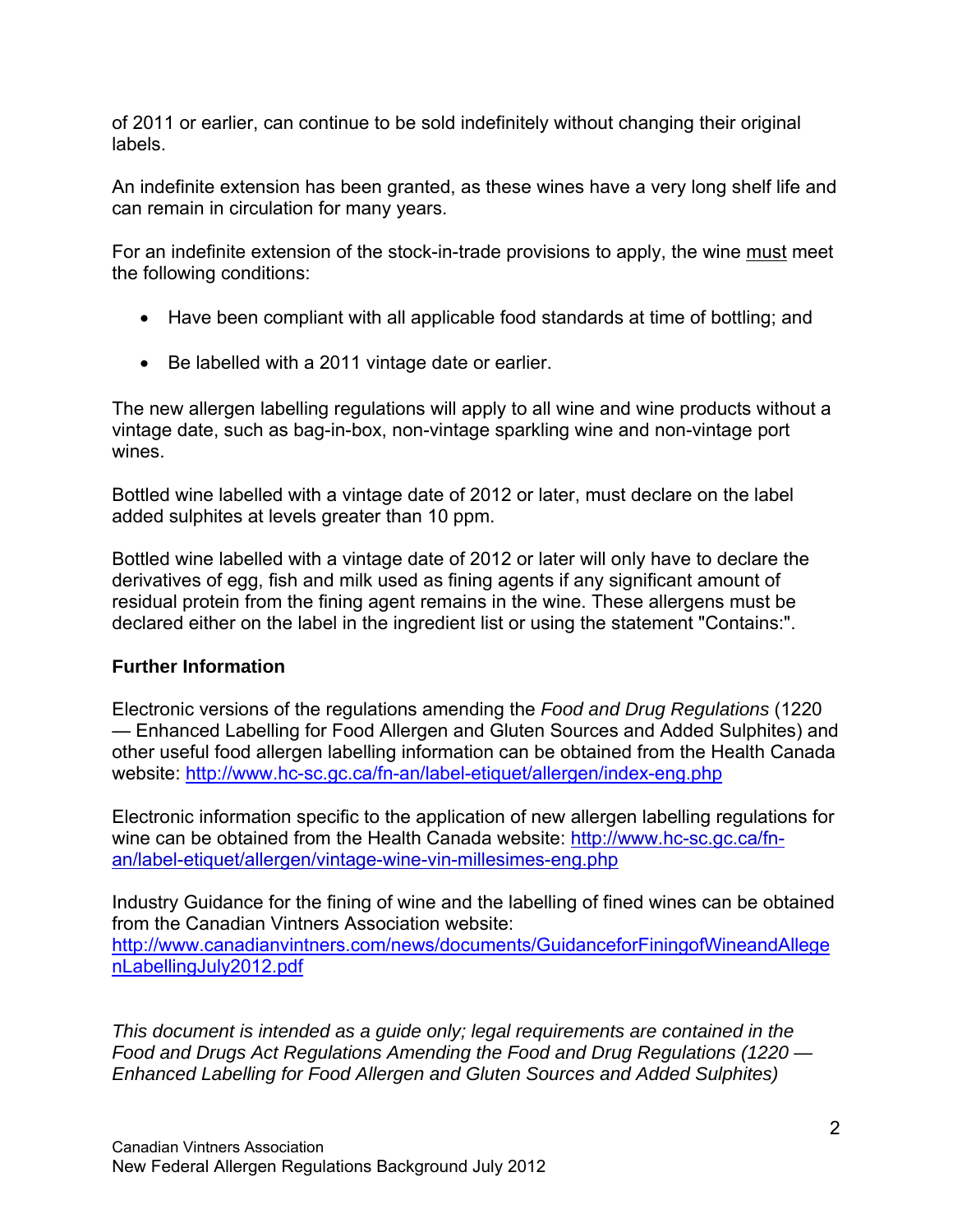## **Questions and Answers About the New Regulations to Enhance the Labelling of Food Allergens, Gluten and Added Sulphites as they Apply to Wine**



## Q1**. What are the foods that will need to be declared under the new allergen labelling regulations?**

Under the new regulations, when protein, modified protein or protein fractions from the following foods are present in prepackaged products, these allergens will need to be declared using plain language.

- a. almonds, Brazil nuts, cashews, hazelnuts, macadamia nuts, pecans, pine nuts, pistachios or walnuts;
- b. peanuts;
- c. sesame seeds;
- d. wheat and triticale;
- e. eggs;
- f. milk;
- g. soybeans;
- h. crustaceans (common name of the crustaceans);
- i. shellfish (common name of the shellfish);
- j. fish (common name of the fish); or
- k. mustard seeds.

#### Also,

Sulphites will still have to be declared at any level of use when directly added to a food as a food additive or when indirectly added to a food as components of an ingredient that is not exempted from component declaration. In addition, the new regulations will require that sulphites added as components of an ingredient exempted from component declaration will have to be declared when the total amount of sulphites contained within the food is 10 ppm or more in the finished product

#### Q2. **Will fining agents used in wine have to be declared?**

The new regulations do not systematically mandate the declaration of fining agents. Fining agents derived from allergens (i.e., milk, egg and fish) will **only** have to be declared if their use results in protein from the allergen being present in the final product. In such cases, the allergen source would need to be declared on the label in the "Contains:" statement. Health Canada has not defined a minimum threshold, but concluded that the use of allergen-derived fining agents does not normally result in any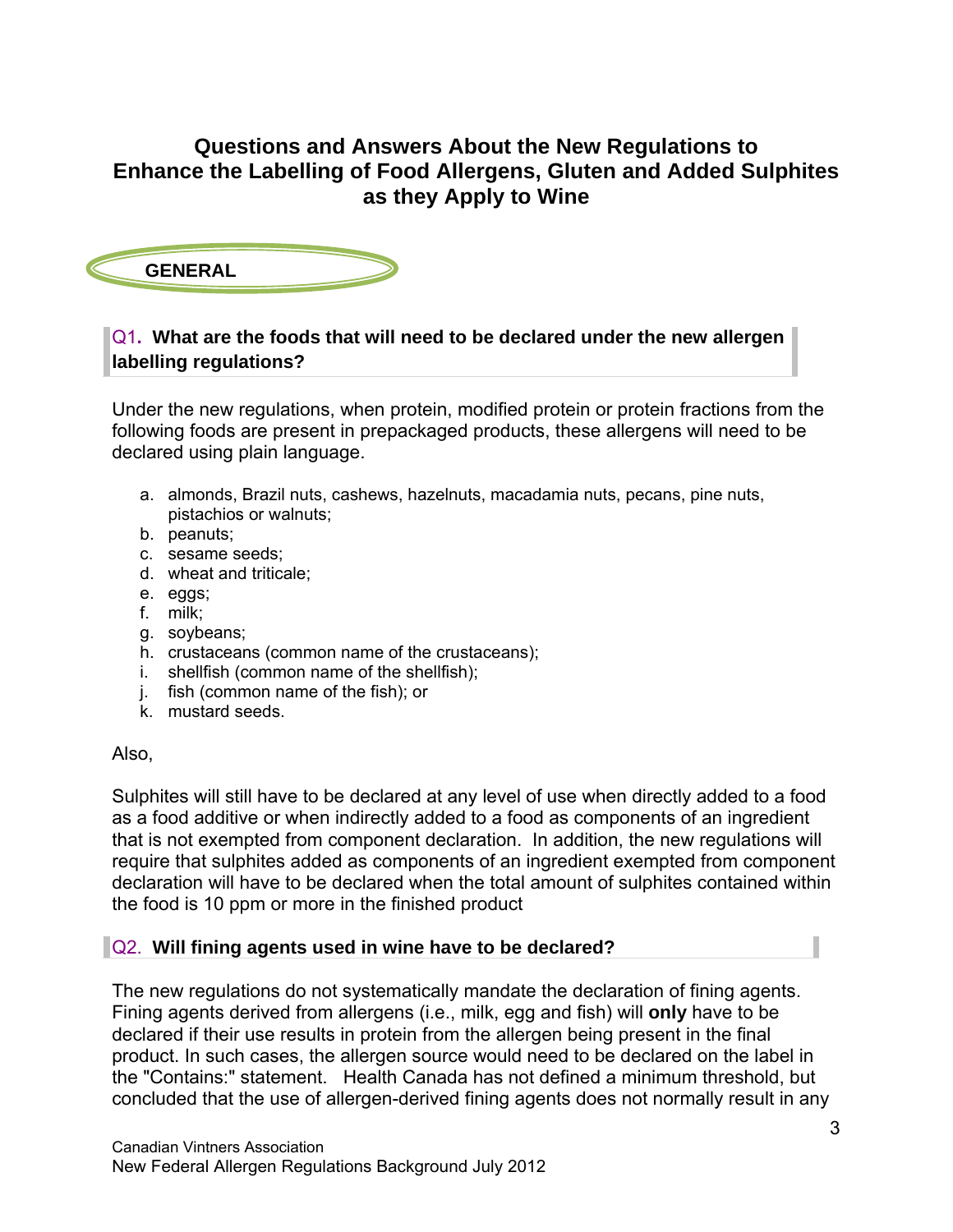appreciable amount of protein from food allergens remaining in the wine, particularly when usual manufacturing practices such as filtration steps are employed

#### Q3**. Tannins derived from chestnuts are sometimes used in the winemaking process. Do all tree nuts, including chestnuts, need to be declared on food labels?**

Chestnuts have not been identified as an allergenic source. Only the tree nuts identified in the new regulations (see above) will have to be declared.

#### Q4**. Do wines aged in oak barrels sealed with a wheat paste require the labelling of a gluten source?**

No. The wheat paste gluten source has not been used as an additive or processing aid in the winemaking process. There is no evidence of gluten protein remaining in the wine as the result of cross contamination, and allergen labelling is not required in this circumstance.



### Q5**. Do the derivatives of egg, fish and milk fining agents become part of the wine?**

The addition of egg, fish and milk used as fining agents are not used as a food additive and are not meant to remain in the final wine product. The use of good filtering practices will ensure that protein residues are removed or "negligible".

### Q6**. Are residues of the substance in the wine "negligible" in accordance with this policy?**

Negligible in the case of eggs, fish and milk fining agents used in winemaking means that there are no residues of public health significance in the finished wine, and that any residues that are present are at levels too low to exert a technical effect in or on the product. Health Canada has not defined a minimum threshold level, but the data presented in Annexes 1-6 of the CVA Guidance Document provide some scientific and technological information for consideration.

#### Q7**. Does the winemaker have to test each bottle for negligible egg, fish or milk protein?**

Routine, periodic monitoring of the fining process should be conducted. In general, this will entail analysis of a sample of fined wine using a sufficiently sensitive method of analysis for the fining agent in question. The frequency of sampling should be adequate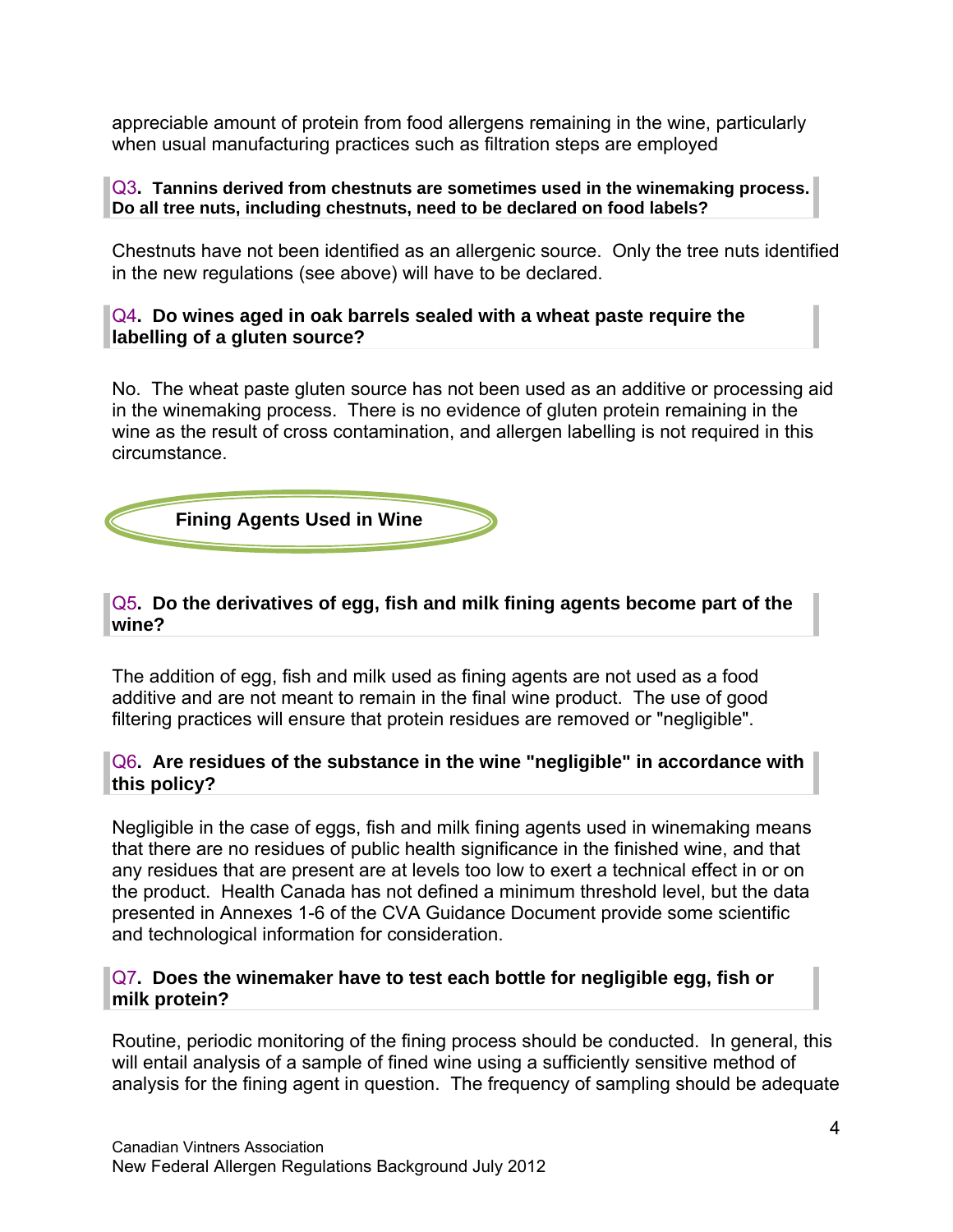to give confidence that the fining processes are being conducted in such a way as to leave negligible (if any) fining agent residues in the treated wine.

Analysis should always be conducted on fined wines that are intended to be bottled without filtration to ensure that no appreciable fining agent protein residues are detected. Corrective action must be taken where the analysis of such wines indicates the presence of residual fining agents, or the product labels must reflect that presence in a "Contains:" statement.

## Q8**. Has Health Canada tested for residual protein in defining its policy?**

The Canadian Food Inspection Agency (CFIA) analyzed 100 samples of domestic and international red and white wines collected from provincial liquor stores across Canada for detectable levels of milk or egg proteins used as fining agents. No residual proteins were found in any of the samples tested.



### Q9**. What is considered good fining practices?**

In addition to the FIVS Good Fining Practices Guidelines<sup>1</sup> outlined below, winemakers should give attention to maintaining traceability throughout the wine production process by recording the batch from which each sample of fining material is drawn, and obtaining documented evidence from suppliers of the fining agents used in keeping with the normal requirements of traceability.

## **FIVS GOOD FINING PRACTICES GUIDELINES**

A) Fining agents should be free from undesirable taints and must conform to all applicable regulations. They should be stored in a cool, dry environment in sealed containers, or in other recommended storage conditions.

B) It is recommended that laboratory scale trial runs be conducted prior to treatment of wine in the cellar.

C) The laboratory trial runs should also duplicate as far as possible the treatment to be conducted in the cellar, giving attention to the batch of fining agent to be used, the method of its preparation and addition to the wine, and the temperature of the laboratory sample with respect to

 $\overline{a}$ 

 $1$  FIVS is a worldwide organization for all sectors of the alcohol beverage industry, including wine, beer, and spirits. Its members include producers, distributors, importers, exporters and trade associations. FIVS is a nongovernmental organization (NGO) that gathers and disseminates information related to activities of interest to its members and advocates consensus positions to international organizations. Founded in July 1951, FIVS has its headquarters in Paris, France. Best Fining Practices approved March 7, 2007.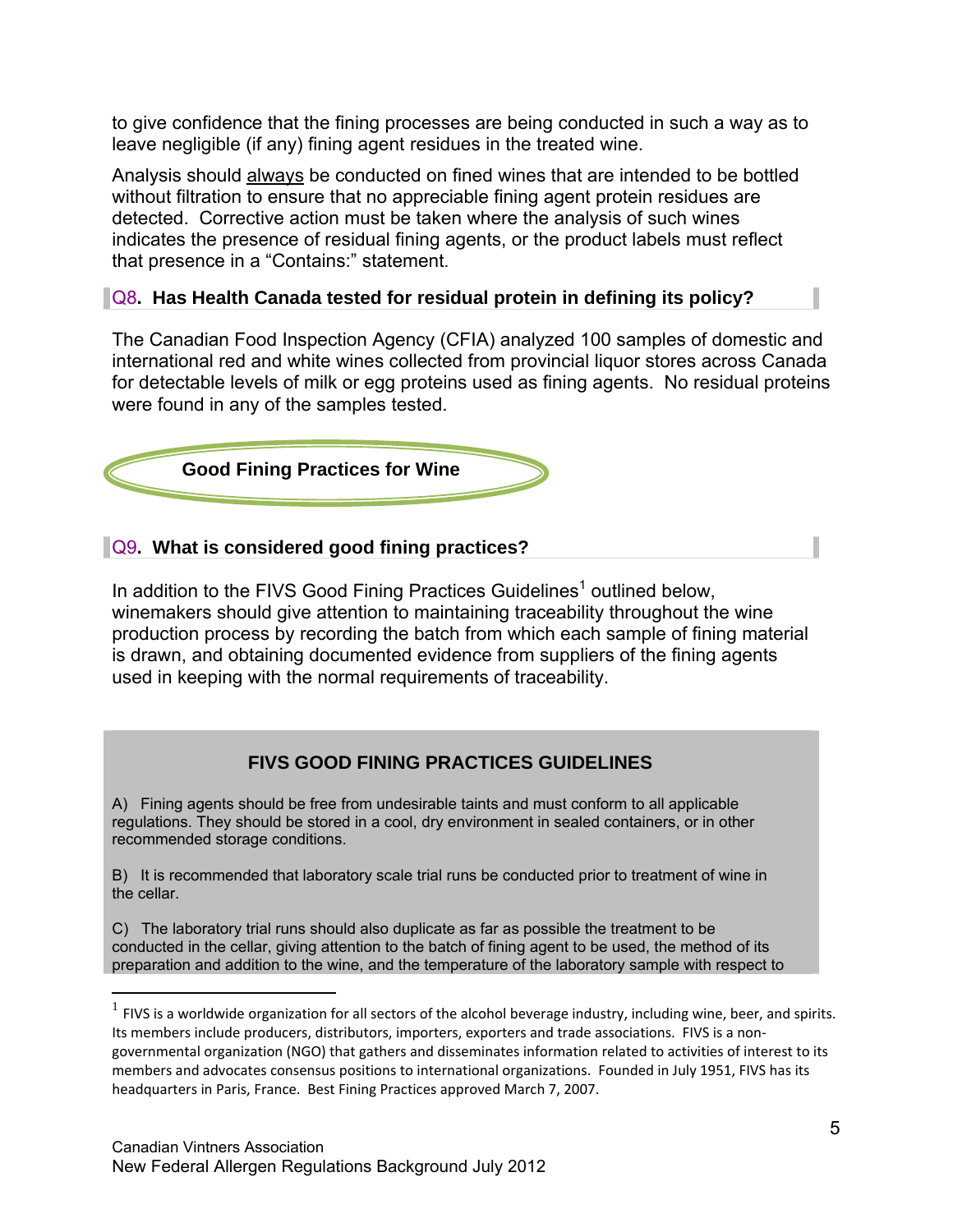that of the bulk wine to be fined. Hydration protocols for protein fining agents should be consistent between laboratory and cellar.

D) A minimal volume of distilled, de-ionised or other suitably pure water should be used in order to dissolve or disperse the fining agent without overly diluting the wine (applicable regulations must be observed).

E) The quantity of fining agent used should always be the smallest amount needed to achieve the desired result as stipulated by winemaker sensory and/or analytical evaluation, and in no case should the amount used exceed any applicable regulatory limits.

F) Thorough and adequate mixing of the fining agent into the juice or wine should be ensured, and sufficient time should be allowed for the material to react prior to immediate racking and/or subsequent filtration.

G) Industry recognized best practice filtration methods (including passing the wine through a fine powder filtration process and/or pre-bottling filtration through a 0.65 μm or smaller filter, or performing treatments of equivalent effect) should be used to remove insoluble protein fining agents. Where the treated wine is simply racked off the lees remaining from the fining treatment, or where a less rigorous filtration or other technique for removal of the lees is applied, and it is desirable to confirm the absence of detectable residual fining agent, a laboratory test should be conducted to confirm this at some stage prior to bottling**.** 

#### Q10**. Do unfiltered wines require the allergenic labelling of derivatives of egg, fish or milk fining agents used in the wine making process?**

Analysis should always be conducted on fined wines that are intended to be bottled without filtration to ensure that no appreciable residues of fining agents are detected. Corrective action must be taken where the analysis of such wines indicates any appreciable presence of residual fining agents, or the product labels must reflect that presence in a "Contains:" statement.



Q11**. Do non-vintage dated wines have to be in compliance with the new allergen labelling requirements for food allergens (eggs, fish and milk used as fining agents) and added sulphites?** 

Yes. All non-vintage bottled wines, including bag-in-box, and non-vintage sparkling and fortified wines, must ensure that effective August 4, 2012 and thereafter that they are in compliance with the new allergen labelling regulations.